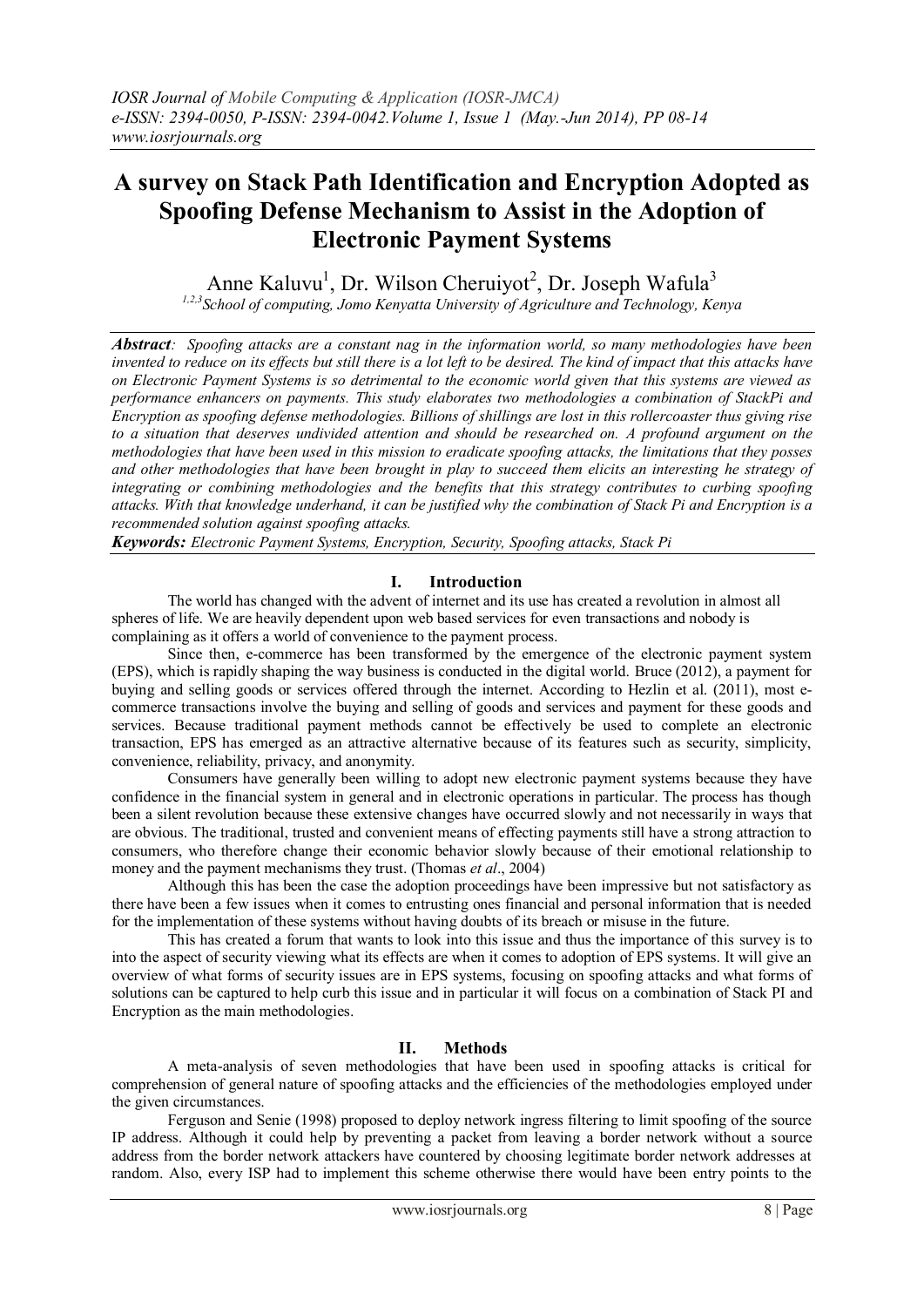internet. To add to that the additional router configuration that was required and processing overhead to perform the filtering made it a not so much sought after remedy.

Savage et al. (2000), introduced a new scheme for providing traceback data by having routers embed information randomly into packets. They proposed a scheme in which adjacent routers would randomly insert adjacent edge information into the ID field of packets. Their key insight was that traceback data could be spread across multiple packets because a large number of packets were expected. They also include a distance field which allows a victim to determine the distance that a particular edge is from the host. This prevents spoofing of edges from closer than the nearest attacker. The biggest disadvantage of this scheme is the combinatorial explosion.

Park and Lee (2001) propose a router packet filtering (RPF) mechanism against IP address spoofing. RPF relies on Border Gateways Protocol (BGP) routing information to detect spoofed IP addresses. According to Tao et al. (2006), their approach was interesting, but required high levels of router participation. To add to that, it relates to the implementation of RPF in practice. Given that the Internet contains more than 10,000 ASs, RPF would need to be implemented in at least 1,800 ASs in order to be effective, which is an onerous task to accomplish. Moreover, RPF requires modifications to the BGP message scheme (Rekhter and Li 1995), so that source addresses are included in BGP messages. This would significantly increase the size and processing time for BGP messages. The third potential limitation is that RPF relies on valid BGP messages to configure the filter. If an attacker can hijack a BGP session and disseminate bogus BGP messages, then it is possible to mislead border routers to update filtering rules in favor of the attacker. Finally, the filtering rules in RPF have a very coarse granularity, i.e., at the AS level. The attacker can still spoof IP addresses based on the network topology.

Li et al. (2002) proposed the Source Address Validity Enforcement (SAVE) protocol which enables routers to update the information of expected source IP addresses on each link and block any IP packet with an unexpected source IP address. SAVE protocol is geared to provide routers with information about the range of source IP addresses that should be expected at each interface. Similar to the existing routing protocols; SAVE constantly propagates messages containing valid source address information from the source location to all destinations. Hence, each router along the way is able to build an incoming table that associates each link of the router with a set of valid source address blocks.

Morein et al. (2003) proposed a graphic turing test a complementary approach to blocking attack traffic is to limit the rate at which sources can generate requests. If a target service is designed for use by a person, then it may be reasonable to filter all traffic that is generated by an automated source, e.g., an attack zombie. When an unfamiliar source uses a service for the first time, then it must first complete an admission challenge that requires human judgment, such as reading a character string that has been presented as an image Morein et al. (2003). This denies access to automated sources, which would be unable to complete the challenge. Such challenges can be reissued to a source if that source starts to generate a large number of requests, i.e., the person has been replaced by an automated source. A variant on this approach has been proposed for target services that are intended for use by automated sources, e.g., DNS servers. In this case, the admission challenge takes the form of a computational puzzle, which is designed to be easy to set and verify, but hard to solve, e.g., a constraint satisfaction problem, Kandula et al. (2005).

In this case, any additional requests from a source are blocked until the initial challenge has been solved. However, this form of puzzle-based challenge requires compatible client software at the source, which may limit the deployment of this approach. Similarly, admission challenges that require human judgment can create more work for legitimate users, and may not achieve user acceptance. Furthermore, both types of challenge still require some computational resources at the target, which can become a bottleneck during an attack.

SAVE is a protocol that enables the router to filter packets with spoofed source addresses using incoming tables. It shares the same idea with ingress filtering and RPF that the source address space on each link of the router is stable and foreseen. Any packet that violates the expected source address space will be regarded as forged and will be filtered. SAVE outperforms ingress filtering and RPF in that it overcomes the asymmetries of Internet routing by updating the incoming tables on each router periodically. According to Tao et al. (2006) the limitations of SAVE needs to change the routing protocol, which will take a long time to accomplish. Moreover, as SAVE filters the spoofed packets to protect other entities, it does not provide direct implementation incentives. If SAVE is not universally deployed, attackers can always spoof the IP addresses within networks that do not implement SAVE. Moreover, even if SAVE were universally deployed, attackers could still launch DDoS attacks using non-spoofed source addresses.

Sung and Xu (2002) proposed an altered IP traceback approach, where the victim tries to reconstruct the attack path but also attempts to estimate if a new packet lies on the attack path or not. Their scheme was probabilistic and each router either inserts an edge marking for the IP traceback scheme or a router marking identifying the router. Unfortunately, their approach required the victim to collect on the order of 105 attack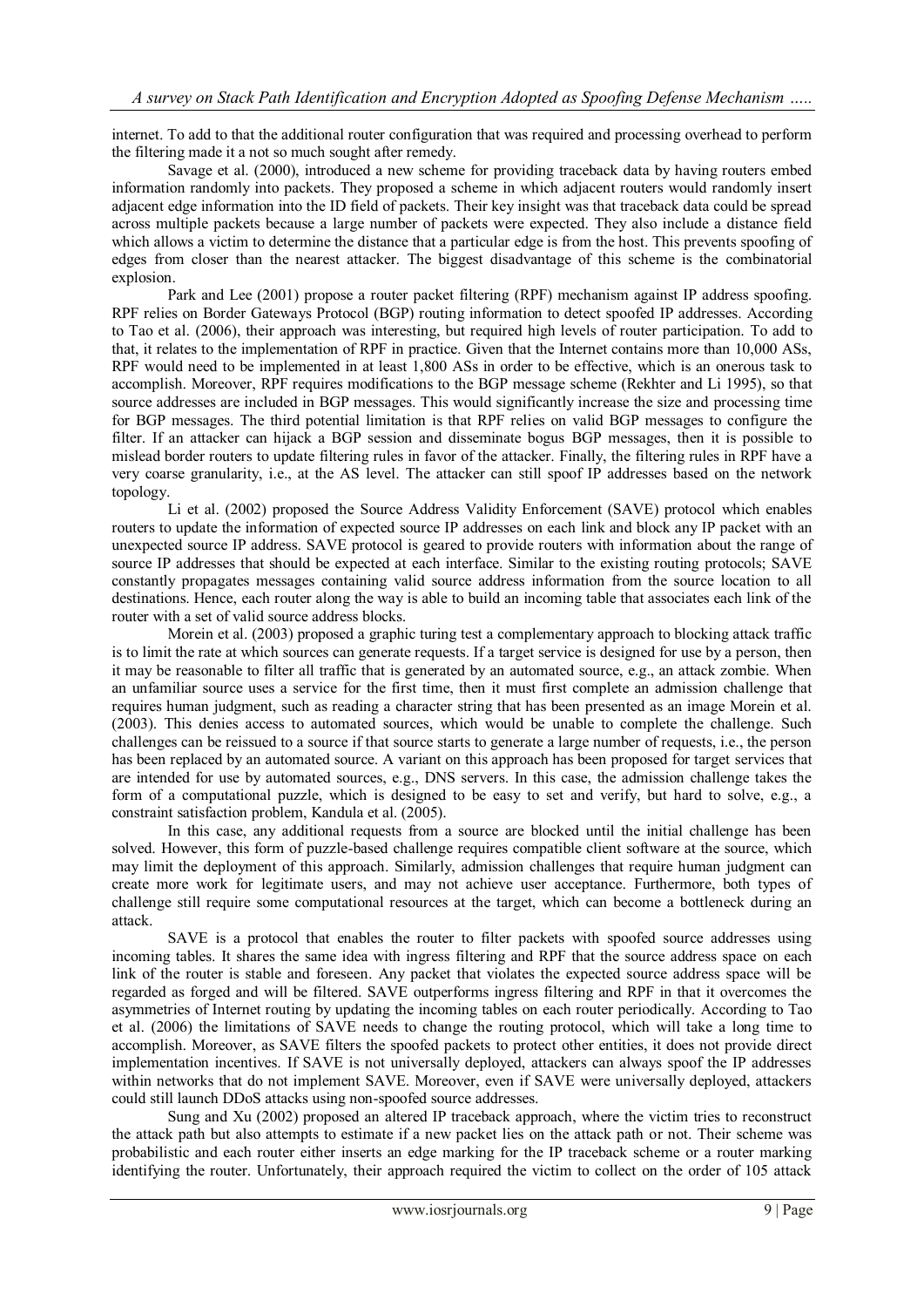packets to reconstruct a path, and once the path is reconstructed, this scheme was likely have a high false positive rate as the routers close to the victim would all lie on some attack path and frequently mark legitimate packets which would then get rejected.

Cryptography is related to computer security. The word cryptography was originally derived from the Greek words of *kryptos* and *graphos*. *Kryptos* is defined as secret whereas *graphos* is defined as writing (Bacard, 1995). Cryptography involves two processes which are encryption (scramble) and decryption (unscramble). Cryptography is a process of converting plaintext into cipher text, and in contrast ciphers text into plaintext (Haney, 2006). Plaintext is a term that refers to an original text. There are certain mathematical formulae or rules that can be used for the encryption and decryption processes. These mathematical formulae or rules are known as cipher.

Cryptographic techniques provide the logical protection of electronic money systems by ensuring the confidentiality, authenticity and integrity of devices, data and communications used in transactions. There are a number of different cryptographic techniques that are used for different purposes in electronic money systems.

Encryption is a technique used to protect the confidentiality of data during transmission or while stored on a device. Encryption is particularly important for certain types of sensitive data used in security processes, such as cryptographic keys. Other information, such as payment amounts or card serial numbers, may not necessarily be transmitted or stored in encrypted form. Firstly, overall cryptography is a long process and it takes a long time to figure out the code to use, if one was to send the code to another person in the past it would take a while to get to that person.

Secondly, the widespread availability of unbreakable encryption coupled with anonymous services could lead to a situation where practically all communications are immune from lawful interception (wiretaps) and documents from lawful search and seizure, and where all electronic transactions are beyond the reach of any government regulation or oversight. Thirdly, encryption also threatens national security by interfering with foreign intelligence operations. The United States, along with many other countries, imposes export controls on encryption technology to lessen this threat. To add to that, cryptography poses a threat to organizations and individuals too. With encryption, an employee of a company can sell proprietary electronic information to a competitor without the need to photocopy and handle physical documents.

Fifthly, electronic information can be bought and sold on "black networks" such as Black-Net with complete secrecy and anonymity a safe harbor for engaging in both corporate and government espionage. The keys that unlock a corporation's files may be lost, corrupted, or held hostage for ransom, thus rendering valuable information inaccessible. Lastly, the application of cryptographic schemes requires reliable key distribution, management, and maintenance mechanisms. It is not always desirable to apply these cryptographic methods because of its infrastructural, computational, and management overhead. Further, cryptographic methods are susceptible to node compromise, which is a serious concern as most wireless nodes are easily accessible, allowing their memory to be easily scanned.

According to V. Shyamaladevi et al., (2009) StackPi is an abbreviation Stack Path Identifier, and is where a packet traverses routers on the path towards its destination; the routers deterministically mark bits in the packet's IP Identification field. The deterministic markings guarantee that packets traveling along the same path will have the same marking.

StackPi allows the victim and routers on the attack path to take a proactive role in defending against a DDoS attack by using the StackPi mark to filter out attack packets on a per packet basis. In addition, the victim can build statistics over time relating StackPi marks to IP addresses. Then if an attacker spoofs an IP address, it is likely that the StackPi mark in the spoofed packet will not match the StackPi mark corresponding to the legitimate IP address in the database, thus enabling the victim to tag packets.

The filter simply checks any incoming packet's StackPi mark and compares its IP address to a list of hIP address, StackPi marki tuples to see if there is a match. Like the threshold filtering scheme, the StackPi-IP filter requires bootstrapping however, in this case, with packets bearing non-spoofed source IP addresses. Such a scenario is ideal for a server that has a static set of authorized users.

The metric that best quantifies the performance of the StackPi-IP filter is the probability that a randomly selected attacker will be able to spoof an IP address that will be accepted by the victim. The only way for this to happen is for an attacker to spoof the IP address of an end-host that happens to have the same StackPi mark as the attacker itself. This is hardest for the attacker when the IP addresses of end-hosts in the topology are distributed uniformly over the possible StackPi marks, because no StackPi mark has a large number of IP addresses that map to it and thus there are fewer IP addresses for that StackPi mark that will be accepted by the filter.

#### **III. Integrated Solutions**

This sections looks into a combination of techniques because of the many limitations that the standalone. Tao et al. (2006), most approaches focus on detecting and filtering attack traffic near the target of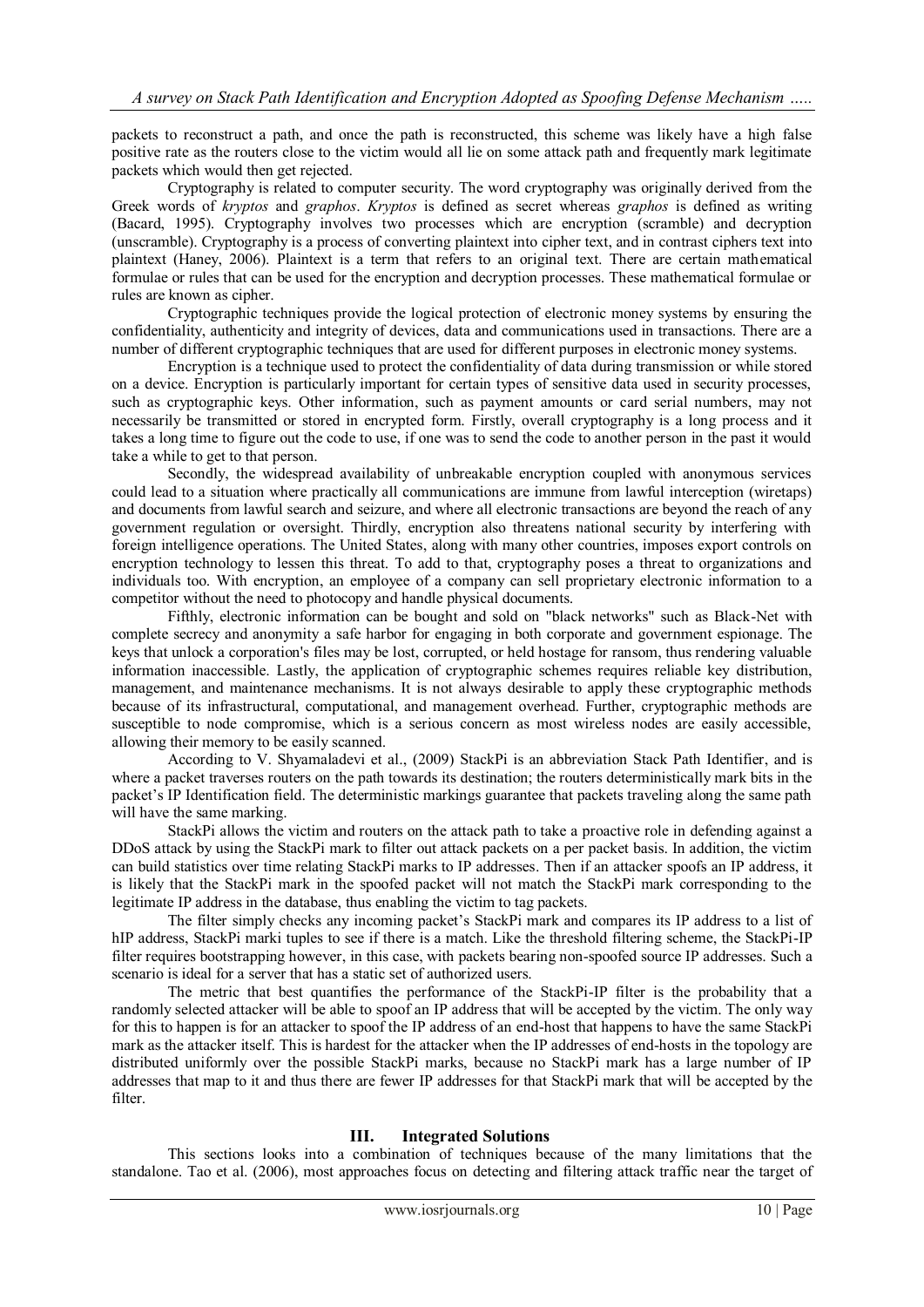the attack. The main limitation of this general approach is that the computational and network resources available to the attacker can readily exceed that of the target. This means that the zombies can engage in more complex transactions such as authentication requests or web queries, which are difficult to differentiate from legitimate traffic. In order to respond to this growth in attack power, defenders need a more scalable approach to defense.

#### **1.1 Compressed Anti IP Spoofing Mechanism using cryptography**

S.Gavaskar and Dr.E.Ramaraj (2011) proposed a technique of IP spoofing using two way security mechanism compression and encryption. This was a method whose main objective of IP compression is to avoid the overhead, which provides the bandwidth utilization. The IP header compression work initiated ten years ago but still there is some drawback and problem persists. For handling the packet transformation in effective manner they moved to IPv6 but the header size would increase in IPv6. To increase the bandwidth utilizations, avoid the network traffic, congestion, collision, and then the compression technique was adopted. Basically compression was used to minimize the size of file into half. For example if the original file size is 100mb after compression it will reduced into 50mb here the files are decompressed without losing anything. Basic idea behind this was to remove the unwanted data's or information's.

First the original packet was then split by the packet header with the data. Whenever the data transmission happen that time 4tuple information are common for throughout the data transfer. Then the compressions of these things minimized the many space due to that we can utilize bandwidth in optimized manner.

The GRS algorithm was the novel algorithm that was designed for implementation. The concept behind this group of IP address is considered as a single no which is taken as host identification. The next step was applying the cryptography technique which was used because of its simple state. Simple functions in the implementation used transformation function as method. It just modified the one value into another form using add or multiply that value into original no. for example the previous 2 will converted onto 6 adding 4 with 2 . The final thing we have had to send the key value for decryption. Key value added into encrypted value for easy identification similar to the format of IP address 6.4 is the final value that was send to the destination machine likewise all 4tuple's. Again the decryption happened in reverse manner. TABLE 1 represents the algorithm used in S-ARP.

| $\frac{1}{2}$                         |
|---------------------------------------|
| Split the packet header with data     |
| Applied the GRS compression algorithm |
| Apply the cryptography technique      |
| Transmit the data                     |
| Decryption                            |
| Decompression                         |
| Original information.                 |
|                                       |
| Split the packet header with data     |

#### **Table 1 Compression and Cryptography**

#### **3.2 Cryptography & Pretty Good Privacy (PGP)**

Pretty Good Privacy (PGP) involves the process of cryptography. The PGP has commonly been used for electronic mails. Phil (1995) PGP is a software that combined several high-quality; existing public-key encryption algorithms and protocols into one package for secure, reliable electronic mail and file transfer. The PGP concept was created by Phil Zimmermann in 1995 but did not have the unique techniques for encryption Henry (2000). Nonetheless, RSA, IDEA and digital signatures are the frequently used techniques for the encryption process in PGP at present.

Kamarudin and Mohammad (2011), the PGP is widely used due to several advantages it pertain which among them being a freeware, existence on web, and more secure algorithms. In addition, PGP is independent in view of the fact that it is neither in extensive development, nor is it controlled by any government or organizational standards.

Stallings (2002) explained on five operations involved in PGP authentication, confidentiality, compression, email compatibility and segmentation.PGP uses an efficient algorithm that generates a hash code from the user's name and other information about the data to be transmitted. This hash code is then encrypted with the sender's private key. The receiver uses the sender's public key to decrypt the hash code. If it matches the hash code sent as the digital signature for the message, then the receiver is sure that the message has arrived securely from the stated sender. A demonstration of this is shown in figure 1.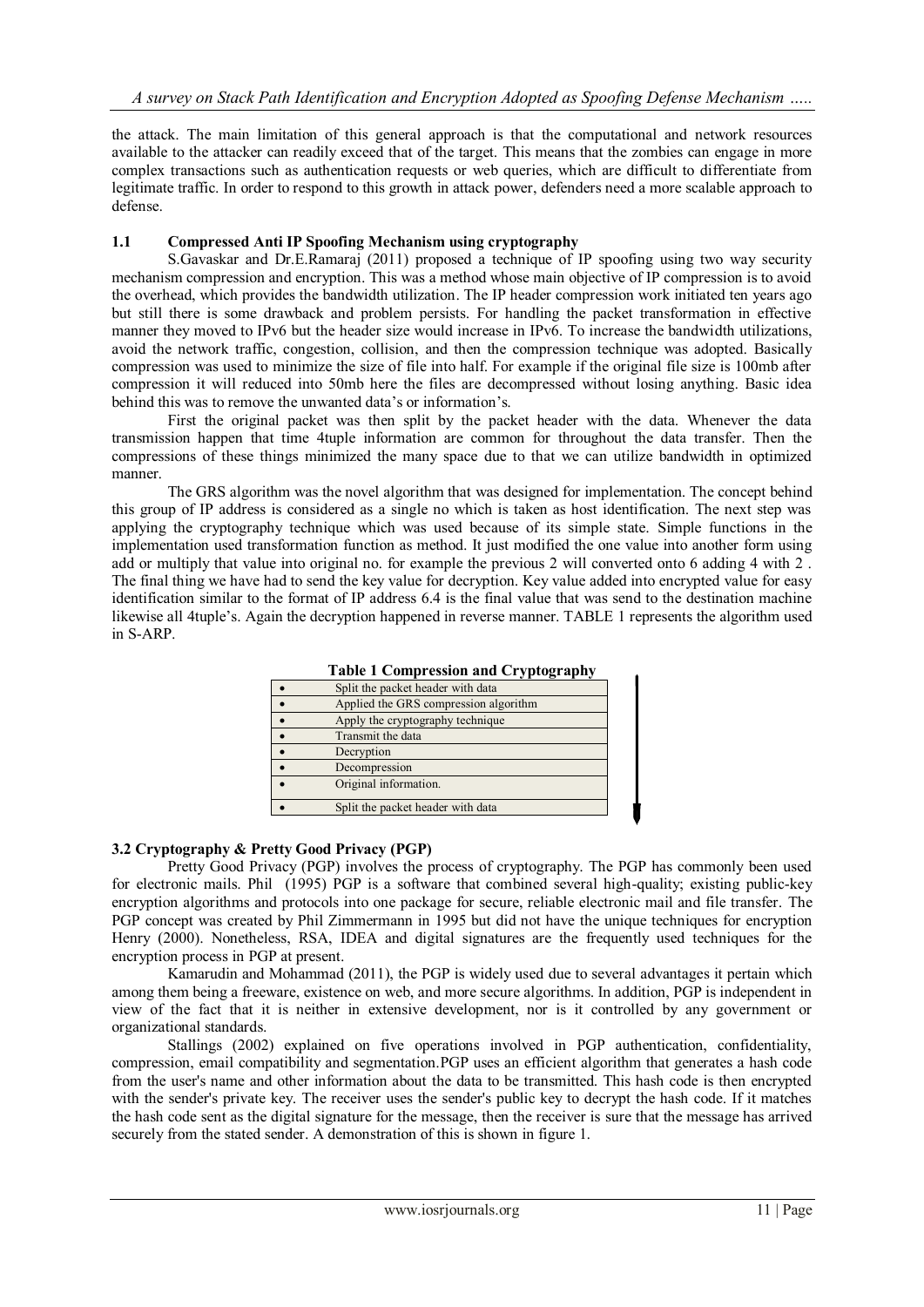

**Fig1.** PGP integrated with cryptography. Source Kamarudin and Mohammad (2011)

#### **3.3 Secure Address Resolution Protocol**

D. Bruschi et al. (2003) used a new approach to prevent spoofing attacks by combining cryptography and Address Resolution Protocol (ARP) to make it more secure and increase results. Secure ARP (S-ARP) extends ARP with an integrity/authentication scheme for ARP replies, to prevent ARP spoofing attacks.

Since S-ARP is built on top of ARP, its specification (as for message exchange, timeout, cache) follows the original one for ARP. In order to maintain compatibility with ARP, an additional header is inserted at the end of the protocol standard messages to carry the authentication information. This way, S-ARP messages can also be processed by hosts that do not implement S-ARP, although in a secure ARP LAN all hosts should run S-ARP.

Hosts that run the S-ARP protocol will not accept non authenticated messages unless specified in a list of known hosts. On the contrary, hosts that run the classic ARP protocol were able to accept even authenticated messages. A mixed Local Area Network (LAN) is not recommended in a production environment because the part running traditional ARP is still subject to spoofing attacks.

S-ARP uses asymmetric cryptography. Any S-ARP enabled host is identified by its own IP address and has a public/ private key pair. A simple certificate provides the binding between the host identity and its public key. Besides the host public key, the certificate contains the host IP address and the MAC address of the Authoritative Key Distributor (AKD), a trusted host acting as key repository. Each host sends its signed certificate containing the public key and the IP address to the AKD, which inserts the public key and the IP address in a local data base, after the network manager's validation

Furthermore, the list of hosts not running S-ARP must be given to every secured host that has to communicate with an unsecured one. The interoperability with the insecure ARP protocol is given only for extraordinary events and should be always avoided. It is intended to be used only during the transition phase to a full S-ARP enabled LAN. A demonstration of the S-ARP is shown in figure 2.

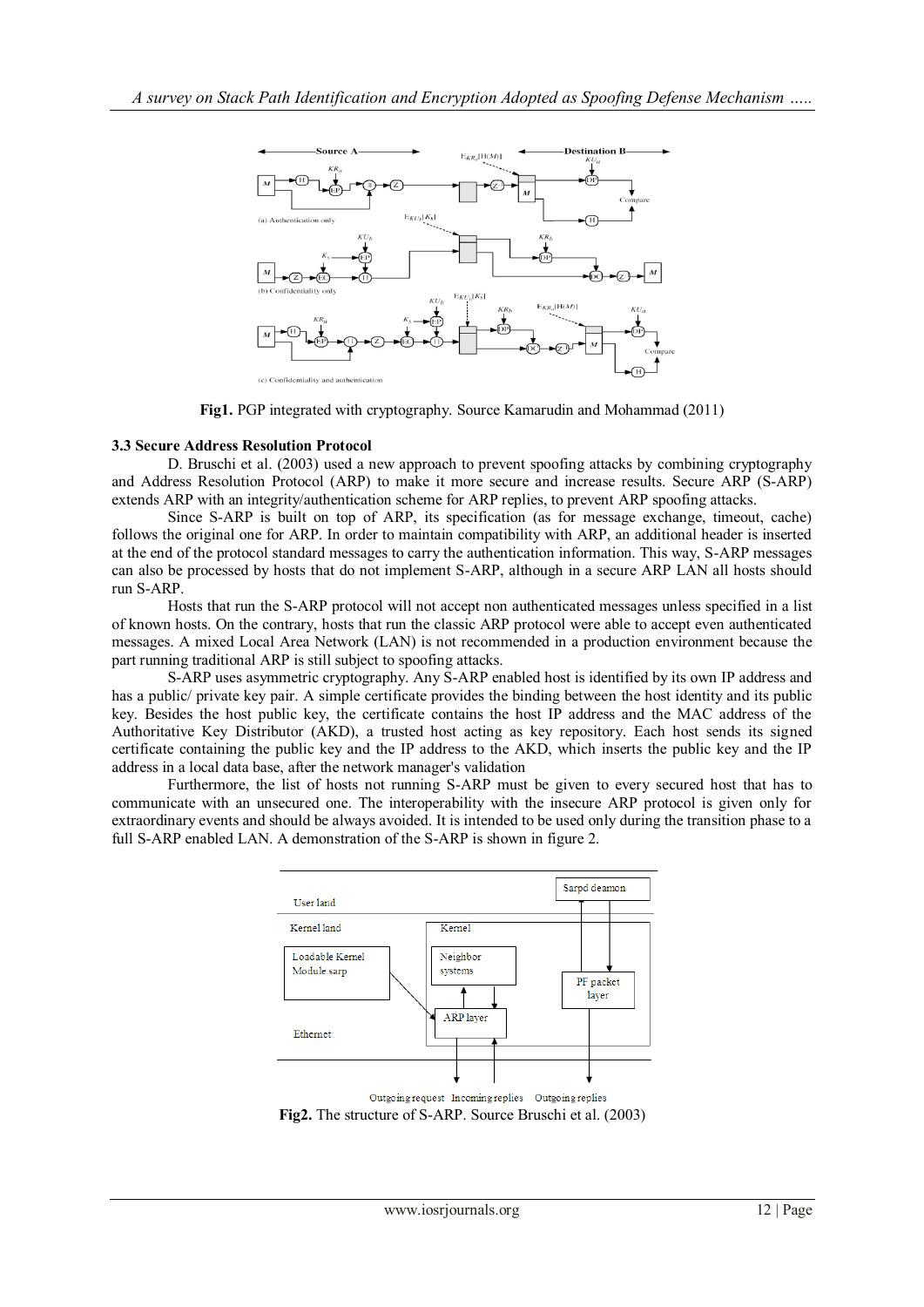## **IV. Comparisons between integrated and standalone solutions**

My review of standalone solutions and integrated solutions of eradicating spoofing attacks clearly indicates that integrated solutions perform better in comparison to their standalone counterparts. An example of the S-ARP show how cryptography enhances the performance of the normal ARP solution by including an authentication layer that the messages have to go through that requires a cryptographic key to decrypt in order to allow access leading to a more secure alternative in comparison to the normal ARP solution. S-ARP uses asymmetric cryptography. Any S-ARP enabled host is identified by its own IP address and has a public/ private key pair. A simple certificate provides the binding between the host identity and its public key.

Another example is the compressed anti IP spoofing mechanism using cryptography uses the cryptographic feature to also assist in the encryption of the compressed header thus allowing only the data or messages that contain the decrypted key passage thus increasing security in comparison to the compressed anti IP spoofing mechanism that is standalone.

The same case applies to cryptography and pretty good privacy they are both independent methodologies but their combination makes them better performers. Pretty Good Privacy (PGP) concept is applied to increase the level of security for a digital file by enhancing security thus making it difficult for intruders by adding obstacles in order to obtain the files they desire. This is done by ensuring that an exact port number between client and server to add an obstruction for intruders trying to gain access. It increases security by applying of cryptography and compression processes. The intruders would have to necessitate more time period, additional methods and a specific access key because of the difficulties when trying to access the files content as result of cryptography and compression.

Integrated solutions are a combination of two working standalone solutions and instead of having advantages of one methodology we get to have two methodologies working hand in hand to assist in complementing the other methodologies weakness or limitations. Cryptography is one of the most used solutions because it's more robust and can accommodate different methodology platforms. With this in play that is the solid reason why the choice of Stack Pi and Encryption seem like a valid combination to assist in the fight against spoof attacks.

#### **V. Adoption of Stack Pi and Encryption**

The results of the combined techniques are an improved version meaning more effective in comparison their stand alone counterparts. In review of all the standalone methodologies that we have seen for curbing of spoofing attacks, cryptography and StackPi stood out as the most effective and thus bound to give better results.

According to Bruce Schneier (2006), cryptography is one of the most important components of fraud prevention in all electronic money systems. Although it bears certain limitations as listed in its previous review it also bears a lot of weight and thus a perfect choice when it comes to integrating it with other methodologies. Also we have seen that Encryption has been paired before with other methodologies giving outstanding results and thus there is guarantee that if we integrate it with another powerful methodology it is to help bridge the gap that limits spoofing attacks.

Stack Pi originated from the *Pi*, a Path Identification algorithm but it had certain limitations which prompted the introduction of Stack Pi. According to Adrian et al. (2002), the original Pi marking is based on the use of the packet's TTL field as an index into the IP Identification field where a router should add its marks. This method is not as lightweight as the StackPi method. Legacy routers have a harmful affect on the original Pi scheme because they decrement the TTL of a packet but do not add any markings. The StackPi scheme is robust to legacy routers and even includes the write-ahead scheme to incorporate markings for single legacy routers in the path.

With the reviews a combination of these methods will mean an ultimate product that will not only curb spoofing attacks but will also enable the victim to track down the perpetrator involved in the action. This will guarantee an increase in the users of EPS systems confidence and thus they can perform their services to the best of their abilities saving both the supplier and the consumer billions of shillings in savings.

#### **VI. Conclusion**

In this work we present a survey of standalone methodologies versus integrated solutions that are a combination of two working standalone techniques. We justify through a comparison of both solutions the added advantage that these integrated solutions posses which supports the justification of the work that we want to undergo of integrating Stack Pi and Encryption as our methodologies of choice.

#### **Acknowledgement**

I would like to thank my supervisors, Dr. Wilson Cheruiyot and Dr. Joseph Wafula for their many suggestions, generous help and constant support during my research. I feel grateful for the support I have received from the Jomo Kenyatta University of Agriculture and Technology with their scholarship for my